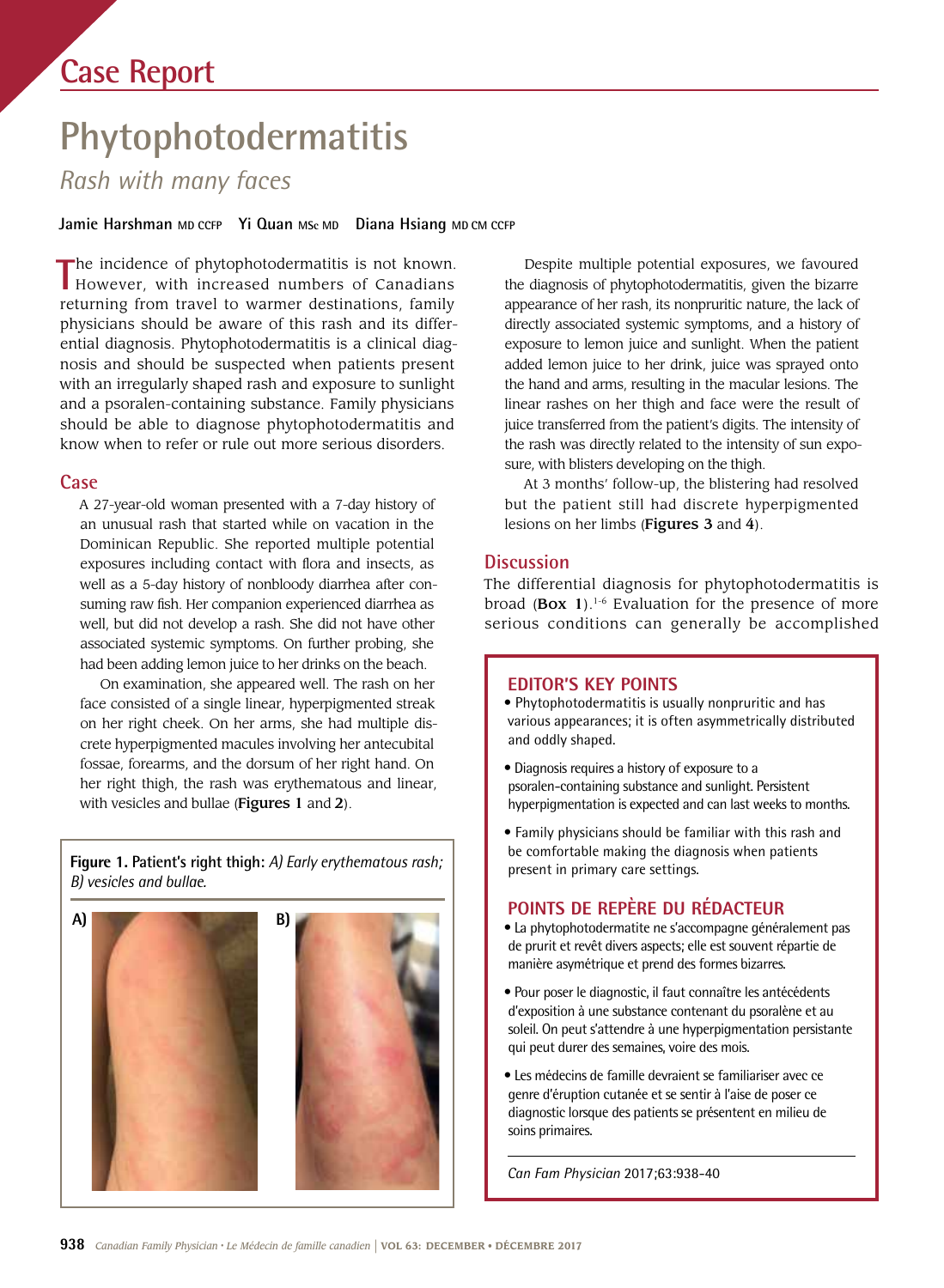**Figure 2. Macular rash seen on the patient's right antecubital fossa** 



through a detailed history and physical examination, along with other investigations if needed.

In the case presented, the differential diagnosis included contact dermatitis, polymorphic light eruption, and an infectious exanthem. Contact dermatitis is a pruritic rash appearing after contact with an irritating substance. Polymorphic light eruption occurs in a symmetrical fashion in areas of prolonged sun exposure—typically the arms, back of the hands, neck, chest, lower legs, and feet; the face is usually spared. Infectious exanthem can have a varied presentation; however, the lengthy timeline of the rash and the companion with diarrhea and no rash made this less likely.

 *tophotodermatitis, travel and dermatitis, pathophysiology*  pleted. Search results consisted predominantly of case A PubMed literature search using the key words *phyof phytophotodermatitis*, and *lime dermatitis* was comreports from 1980 to 2015. Most reports are published in dermatology or pediatric journals; few have been written from the perspective of family physicians.

Phytophotodermatitis is a rash occurring after contact between the skin and furanocoumarins, a class of chemicals found in many plants.<sup>2,4</sup> Box 2 lists plants and fruits associated with phytophotodermatitis.<sup>1-3</sup>

The active substance within the furanocoumarins is psoralen, $2,4$  which reacts with UVA light to cause an intense cutaneous reaction. Phytophotodermatitis does not involve any immune mechanism but must be differentiated from an allergic response.7 At a histologic level, cell damage is frst detectable at 24 hours after the initial insult; clinical signs can be identifed 48 hours after

**Figure 3. Hyperpigmentation on the patient's right thigh following the acute rash** 



**Figure 4. Hyperpigmentation on the patient's right hand** 



UVA exposure.1,7 The acute dermatitis is self-limited and resolves over a period of days to weeks, but the ensuing hyperpigmentation, caused by psoralen-stimulated melanin hyperproduction, can last weeks to months.<sup>1,2</sup>

The phytophotodermatitis reaction is highly variable. Rash characteristics can range from simple hyperpigmentation to erythema, vesicles, or bullae.<sup>1,2</sup> The variability